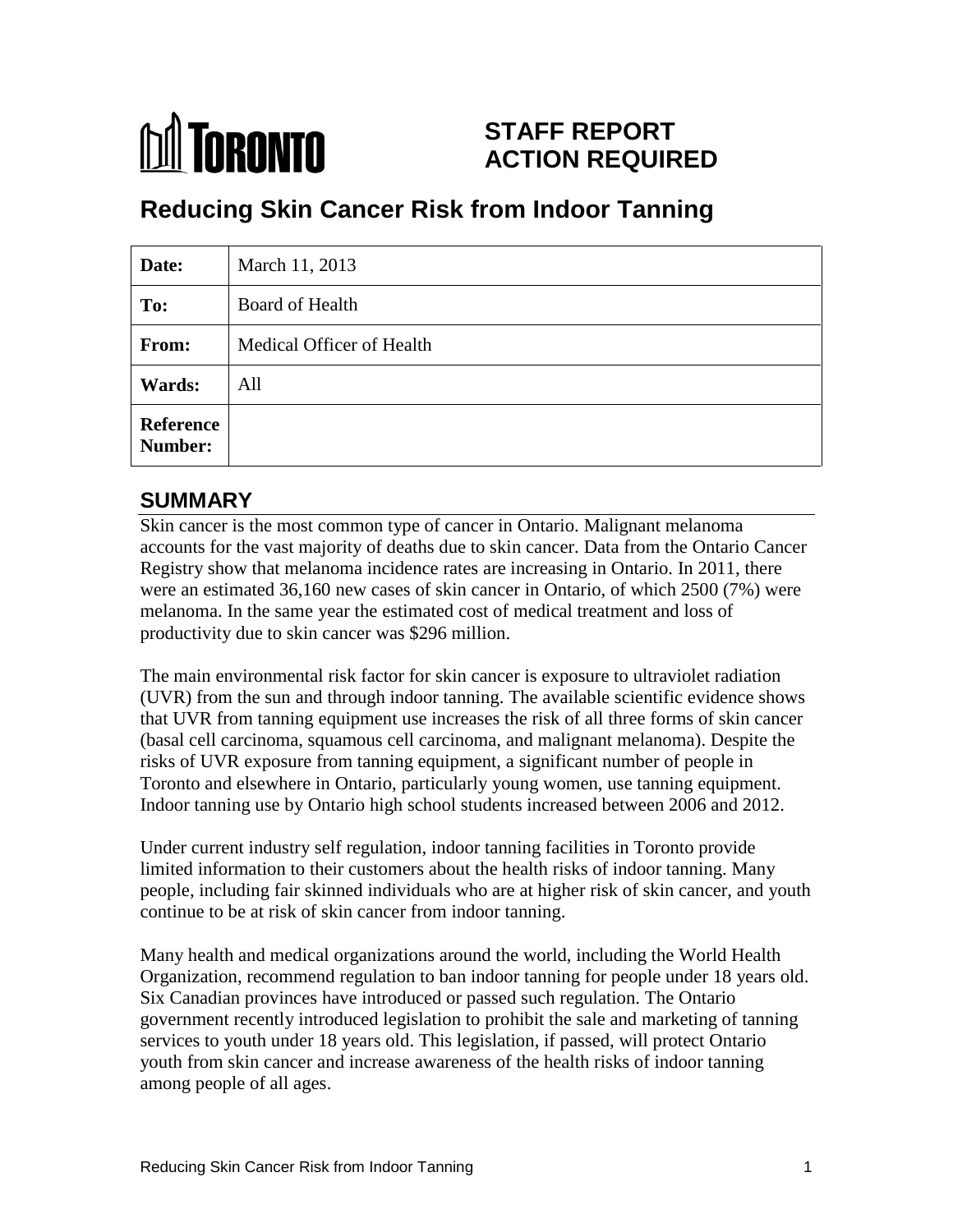### **RECOMMENDATIONS**

#### **The Medical Officer of Health recommends that:**

- 1. The Board of Health commend the Ontario Minister of Health and Long-Term Care and the Premier of Ontario for introducing *Bill 30, An Act to Regulate the Selling and Marketing of Tanning Services and Ultraviolet Light Treatments* to help prevent skin cancer and to protect the public, especially young people, from the harmful effects of indoor tanning.
- 2. The Board of Health forward this report to the leaders of Ontario's official parties and request their support for *Bill 30, An Act to Regulate the Selling and Marketing of Tanning Services and Ultraviolet Light Treatments.*
- 3. The Board of Health request the Medical Officer of Health to participate in any public hearings held on *Bill 30* in support of indoor tanning regulation.
- 4. The Board of Health forward this report to the Canadian Cancer Society, the Canadian Dermatology Association, Ontario's Chief Medical Officer of Health, the Ontario Minister of Health and Long-Term Care, the Ontario Public Health Association, Public Health Ontario, the Association of Local Public Health Agencies, the Canadian Cancer Society-Ontario Division, the Ontario Medical Association, the Registered Nurses Association of Ontario, Cancer Care Ontario, and the Toronto Cancer Prevention Coalition.

#### **Financial Impact**

There are no direct financial implications arising from this report.

#### **DECISION HISTORY**

This is the first report from the Medical Officer of Health on the issue.

#### **ISSUE BACKGROUND**

There are three main types of skin cancer: basal cell carcinoma (BCC), squamous cell carcinoma (SCC) and malignant melanoma. Melanoma is the least common but it accounts for the vast majority of deaths due to skin cancer. BCC and SCC rarely cause death. However, a diagnosis of a first BCC or SCC increases risk for developing a second BCC and  $SCC<sup>1,2</sup>$  and also increases risk of developing melanoma.<sup>3</sup>

Skin cancer is the most common cancer in Ontario, accounting for one third of all cancer diagnoses in Ontario.<sup>4,5</sup> In 2011, an estimated 36,160 new cases of skin cancer were diagnosed in the province, of which 2,500 (7%) were melanoma.<sup>6,7</sup> In 2011 there were an estimated 420 deaths in Ontario due to melanoma.<sup>7</sup> In Ontario in 2011, skin cancer cost an estimated \$296 million as a result of medical treatment and lost productivity due to illness.<sup>4</sup> In Toronto alone, there were an estimated 4,580 new cases of skin cancer in 2011, of which 310 (7%) were melanoma.<sup>6</sup> In 2009, the most recent year for which data are available, there were 61 deaths due to melanoma in Toronto.<sup>8</sup>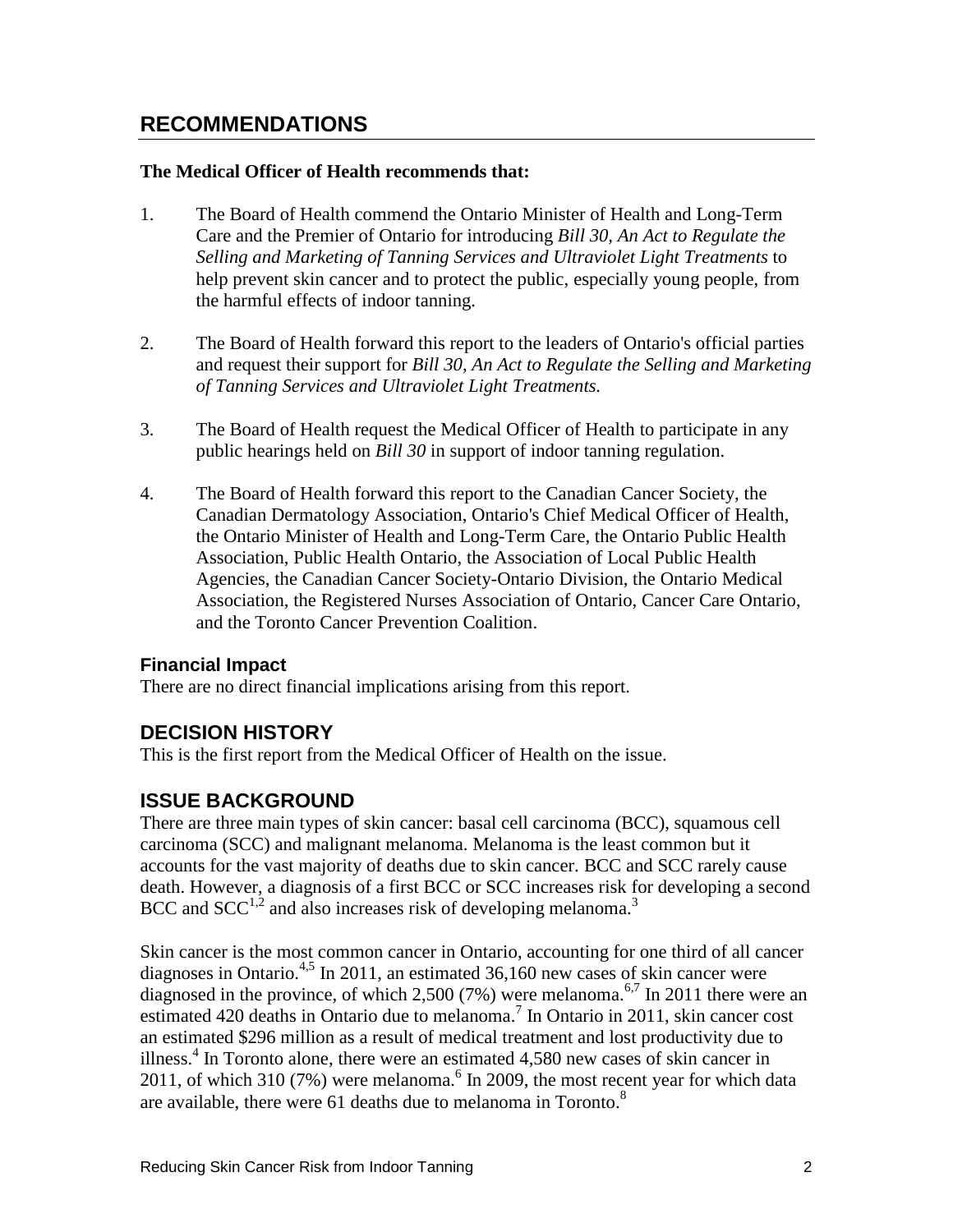The main environmental risk factor for skin cancer is exposure to ultraviolet radiation (UVR) from the sun and through indoor tanning. In this report, "indoor tanning" refers to the use of UVR-emitting equipment and devices including sunbeds, sunlamps and tanning beds.

Toronto Public Health has a mandate under the Chronic Disease Prevention Standard of the Ontario Public Health Standards (OPHS) to support the development of healthy public policy to reduce exposure to ultraviolet radiation (UVR).

Toronto Public Health commissioned a review of the scientific evidence regarding the risks of indoor tanning and skin cancer. Professor Richard Gallagher and Dr. John McLaughlin, epidemiologists with specialties in skin cancer risk assessment and population-based cancer research and prevention, authored a report for Toronto Public Health entitled "Ultraviolet Radiation and Skin Cancer: A Brief Review of the Evidence". The report describes the incidence and trends in skin cancer at the local, provincial and national level. It also describes the risk factors associated with skin cancer, including a comprehensive analysis of the scientific evidence on the link between use of indoor tanning equipment and the risk of skin cancer. Based on the analysis of the evidence available, the authors concluded that the use of tanning equipment causes all three types of skin cancer. The evidence also suggests a dose-response relationship such that the risk of skin cancer increases with each additional indoor tanning session. The report concluded that restricting those under 18 years old from using indoor tanning equipment is warranted. The report is available at [http://www.toronto.ca/health.](http://www.toronto.ca/health)

TPH reviewed information provided to the public on Toronto indoor tanning facilities' websites to determine if the information was consistent with national *Guidelines for*  Tanning Salon Owners, Operators and Users (2005) published by Health Canada.<sup>9</sup> The results, contained in a report entitled "Review of Toronto Indoor Tanning Facilities' Websites,"<sup>10</sup> identified that only one third of the websites provided information on the health risks of indoor tanning to the consumer/public. Only two websites provided information about the increased risk of skin cancer. None of the websites advised young people not to use tanning equipment. The report is available at [http://www.toronto.ca/health.](http://www.toronto.ca/health)

### **COMMENTS**

#### **Melanoma is Increasing in Ontario**

Melanoma incidence rates have been increasing throughout Canada. In Ontario, the incidence rate of melanoma increased by 52% from 10.6 per 100,000 in 1992 to 16.1 per 100,000 in 2009 (see Figure 1). 6 From 1992 to 2007, the incidence rate of melanoma in Ontario was consistently higher than the national rate.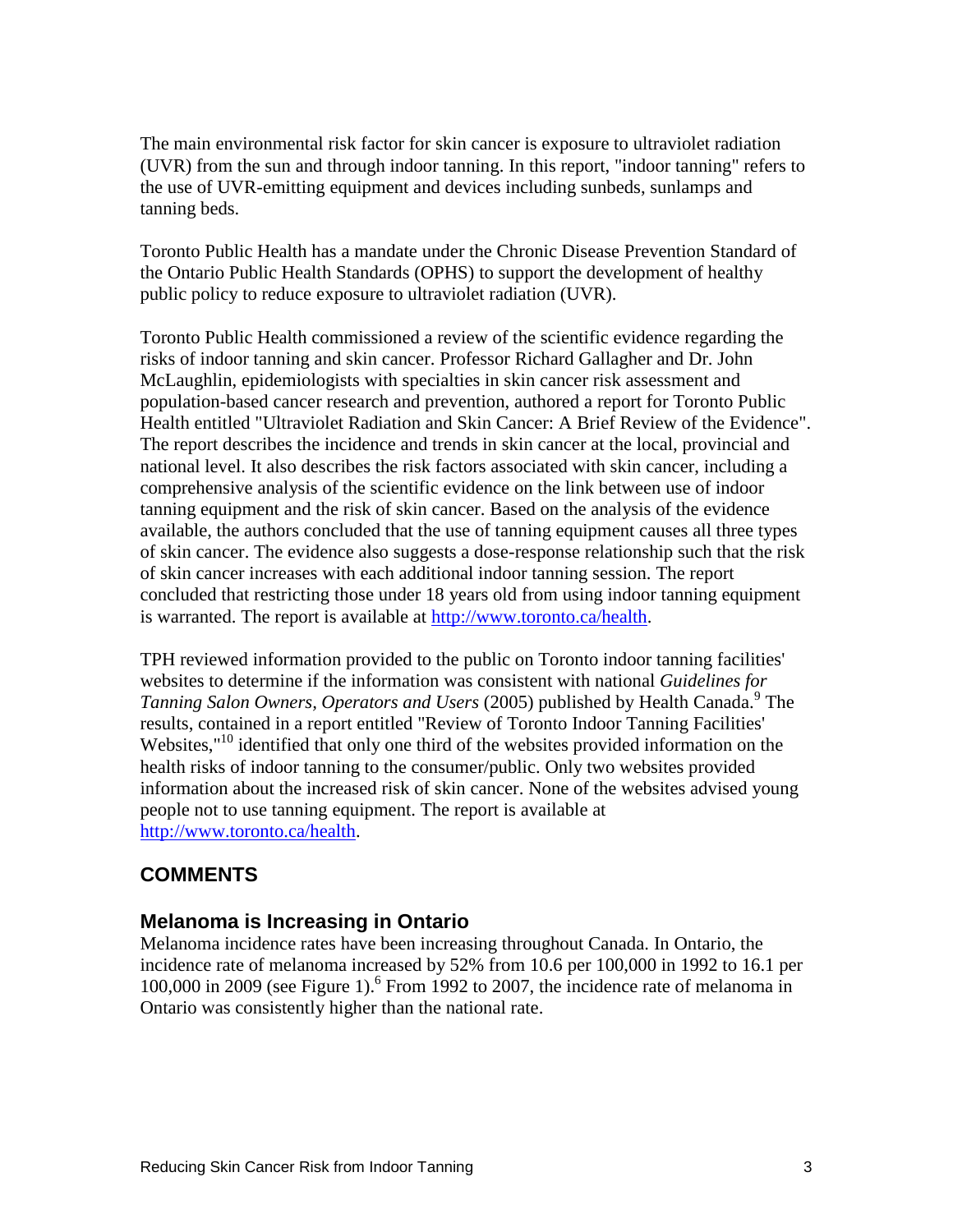



#### **Ultraviolet Radiation and Health Effects**

Ultraviolet radiation (UVR) is an invisible type of electromagnetic radiation, which is classified according to its wavelength: UV-A (315-400nm), UV-B (280-315 nm), and UV-C (100-280nm). UV-C is the shortest of the three wavelengths and is filtered out by the earth's ozone layer before reaching the earth. Most of the UVR that passes through the ozone layer is comprised of UV-A (90%-95%) with a smaller proportion comprised of UV-B  $(5\% - 10\%)$ .<sup>11</sup>

The adverse health effects of UVR have been known for some time. UVR exposure can cause sunburn, wrinkling and premature skin aging, suppression of the immune system, cataracts, and eye and skin cancers.<sup>12,13,14,15</sup>

UVR, specifically UV-B, also plays a critical role in the production of vitamin D in humans. Vitamin D is essential for keeping bones healthy.<sup>16</sup> However, given the health risks of UVR exposure, medical and cancer experts, including the Canadian Dermatology Association<sup>17</sup> and the Canadian Cancer Society,  $18$  recommend that people eat a healthy diet and take Vitamin D supplements as a safe and effective way to increase vitamin D levels.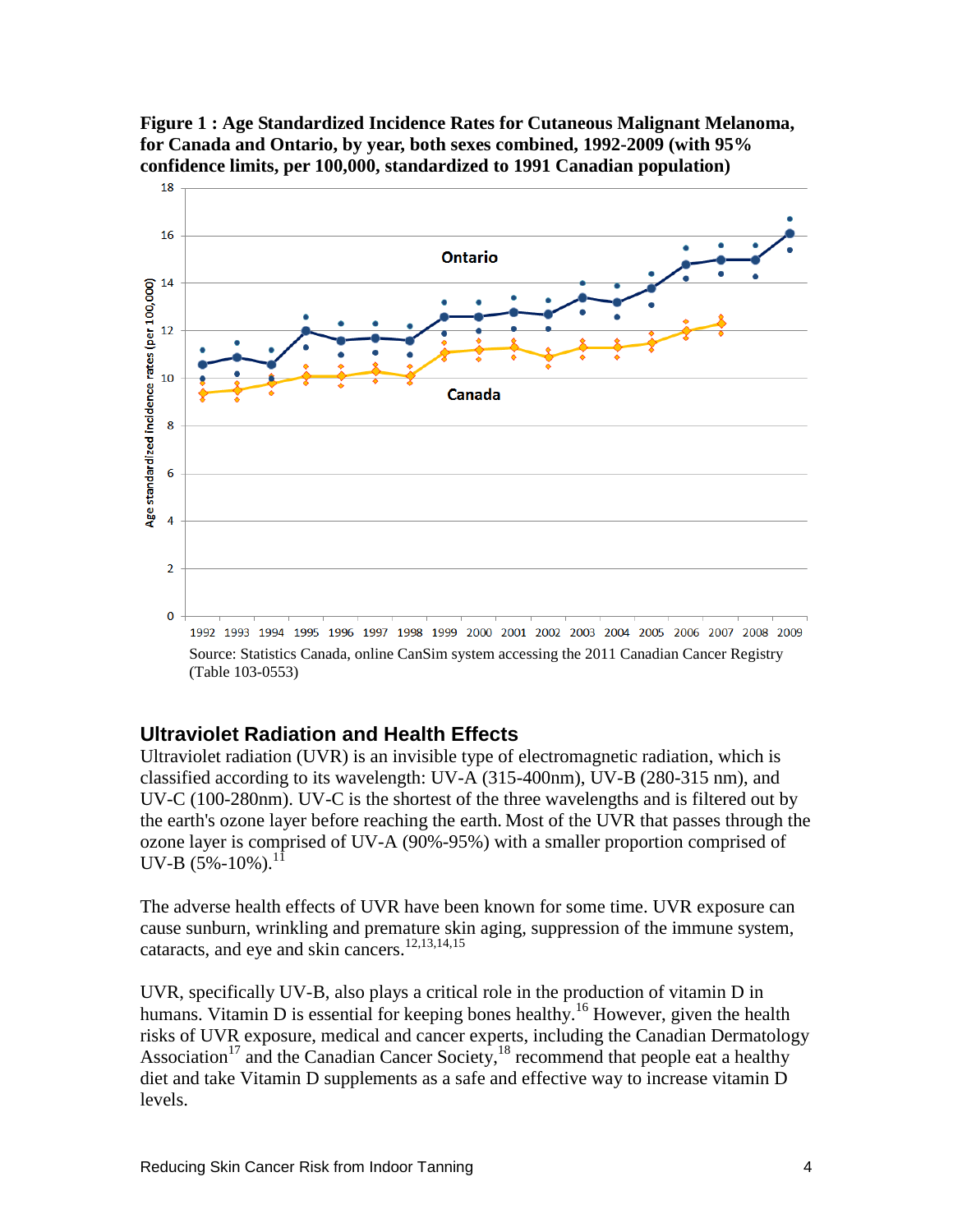#### **UVR-Emitting Devices for Indoor Tanning**

Over the years, different types of tanning equipment have been manufactured that emit different concentrations of UV-A, UV-B, and UV-C. Devices from the early 1960s emitted higher levels of UV-B and UV-C than modern devices. In the late 1960s and 1970s, the devices still produced relatively high levels of UV-B. To address increasing concerns about the risk of cancer associated with UV-B exposure, tanning equipment developed in the 1980s and onward emitted mostly UV-A with a smaller amount of UV-B.<sup>19,20</sup> In the 1990s, tanning equipment was introduced that mimicked the UVR emissions from the sun (around 4% UV-B, 96% UV-A).<sup>20</sup> Tanning equipment emitting almost exclusively UV-A was also introduced, which reduced the time required to achieve a  $tan<sup>20</sup>$ 

Since these technological changes, the question had been raised as to whether the newer machines are "safe" or safer than earlier models for indoor tanning use. Until recently, there was limited information about whether the risk of skin cancer varied for different types of tanning equipment. However, a recent well-conducted case-control study in Minnesota found that all types of tanning equipment increase the risk of melanoma.<sup>21</sup> The authors concluded that no tanning equipment should be considered to be safe.

Tanning equipment is also considered no safer than exposure to UVR from the sun. Studies of modern tanning equipment have found UVR emissions equal to or exceeding those of the midday sun in the Mediterranean.<sup>22,23,24</sup> Also, in commercial use, the emissions from tanning equipment can vary considerably based on age of the equipment, degree of maintenance, and other variables. <sup>25</sup> As a result, users may be exposing themselves to dangerous and variable levels of UVR.

### **Scientific Studies Show Tanning Equipment Use Causes Cancer**

In 2009, the International Agency for Research on Cancer (IARC)<sup>i</sup> classified UVemitting devices as carcinogenic (i.e., cancer causing) to humans.<sup>26</sup> A recent review of all available research linking indoor tanning equipment use and skin cancer risk found that people who had used tanning equipment at least once were 20% more likely to develop melanoma than those who had never used tanning equipment. <sup>27</sup> The risk of melanoma was even higher for those who started using tanning equipment before the age of 35; these individuals were 59% more likely to develop melanoma than those who had never used tanning equipment.<sup>28</sup> Furthermore, the risk of developing melanoma increased by 1.8% with each additional tanning session per year. Indoor tanning was also associated with a 9% increased risk of BCC and a 123% increased risk of SCC (i.e., users of tanning equipment are more than twice as likely to develop SCC).

 $\overline{a}$ 

<sup>&</sup>lt;sup>i</sup> IARC is part of the World Health Organization of the United Nations. The organization conducts rigorous reviews of the scientific evidence on substances or environmental exposures that can cause cancer. IARC's system for classifying carcinogens is widely used by governments and public health agencies around the world to develop policies and programs to improve population health. It is significant that indoor tanning equipment is categorized in the agency's highest cancer risk group as a known carcinogen: most substances categorized by the IARC are listed as being of probable, possible, or unknown risk.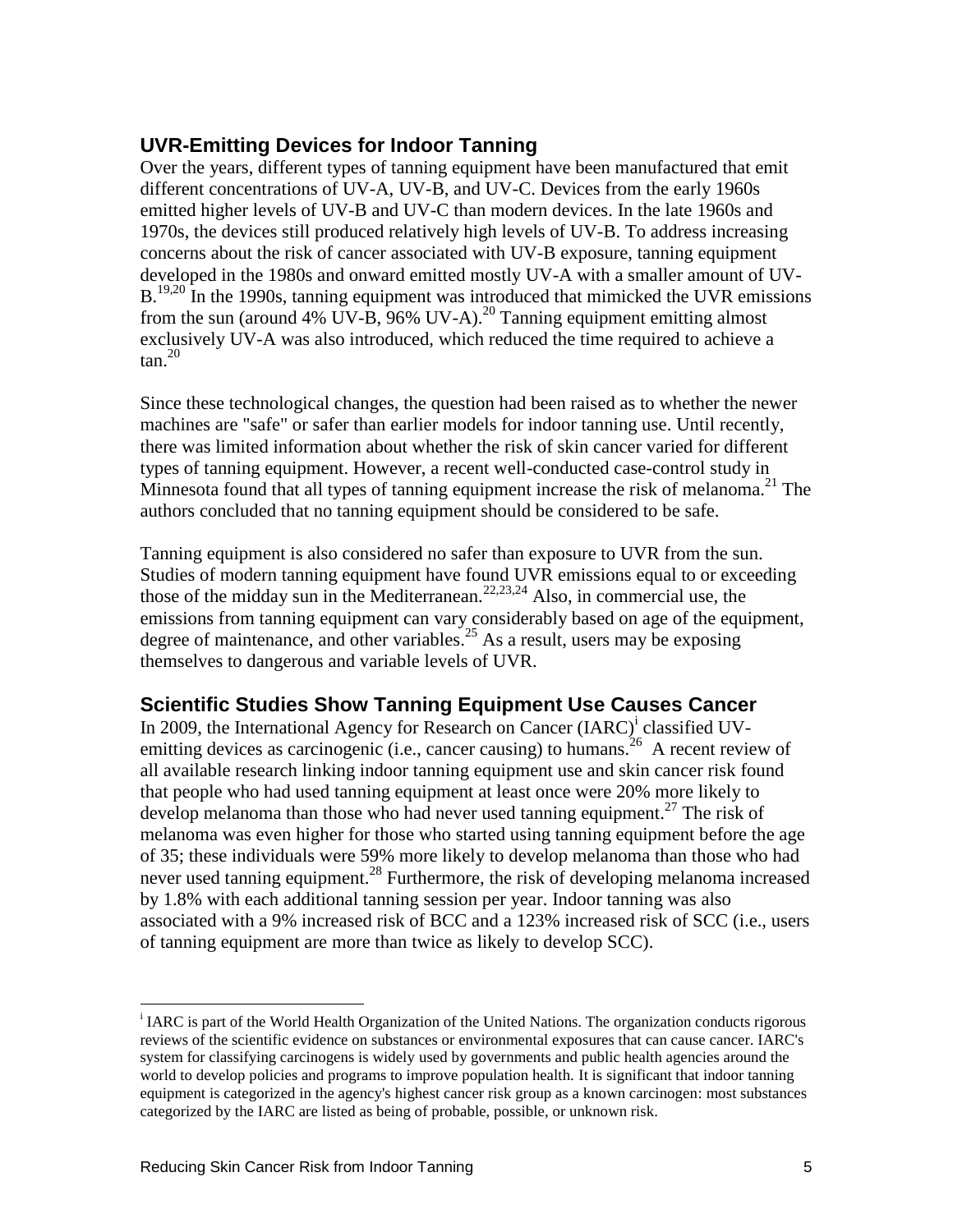#### **Indoor Tanning Use in Toronto and Ontario**

Despite the risks of UVR exposure from tanning equipment, many people in Toronto and elsewhere in Ontario, especially young women and youth, use indoor tanning equipment.<sup>29</sup> According to the 2011 Toronto Health Survey about 284,900 Toronto adults 18 years of age and over (13.4%) reported having used indoor tanning equipment at least once in their lives.<sup>30</sup> Of these, just over one in five  $(22%)$  started using tanning equipment when they were younger than 18 years old. Indoor tanning use in Toronto is highest among young white women 18 to 34 years of age; 44% reported using tanning equipment at some point in their lives.

Research also suggests that indoor tanning by young people has been increasing in Ontario. Surveys conducted on behalf of the Canadian Cancer Society (CCS) show that between 2006 and 2012, the prevalence of tanning equipment use more than doubled, from 7% to 16%, among Ontario students in grades  $11$  and  $12$ .<sup>31</sup> This research also shows that the likelihood of having used indoor tanning equipment increases during late teens. In the 2012 CCS Ontario survey, 1% of grade 7 students reported ever having used a tanning bed compared with 9% of grade 10 students and 21% of grade 12 students.<sup>32</sup>

According to the 2012 CCS Ontario survey, the main reasons students gave for using tanning equipment were: feeling like they looked better with a tan (females=66%, males=53%), to build a base tan (females=57%, males=44%), to be tanned before going on vacation (females=51%, males=44%), and to be tanned for a special occasion (females=45%, males=27%). Peer influence was also noted as a reason by many students, with 39% of female students and 33% of male students reporting that they used tanning equipment because their friends used them.

## **Indoor Tanning Facilities in Toronto**

Indoor tanning services are provided in tanning salons as well as some beauty salons, spas, and health and fitness facilities. While there is no official registry or profile of the industry, TPH estimates that there are at least 80 indoor tanning facilities in Toronto based on a comprehensive online search. However, since this search was more likely to identify tanning salons than tanning services provided in other settings, the actual number of tanning facilities in Toronto is likely higher.

### **Industry Self-Regulation of Indoor Tanning**

The indoor tanning industry is primarily self-regulating. The Joint Canadian Tanning Association (JCTA) has developed "Guidelines for Tanning Facilities".<sup>33</sup> These voluntary guidelines refer to the importance of operator training and certification, restriction of equipment control to certified operators only, written parental consent for clients under the age of 18, mandatory protective eyewear, skin-typingii clients correctly, and not allowing people with skin type 1 (who always burn and never tan) to use tanning equipment. However, these industry guidelines are not enforced and the JCTA does not represent all indoor tanning facilities. TPH's review of websites of indoor tanning

 $\overline{a}$ 

ii People with all skin types can get skin cancer; however, individuals with very fair skin who always burn and never tan (skin type I) or individuals with fair skin who burn easily and tan with difficulty (skin type II) are at higher risk of skin cancer.<sup>34</sup>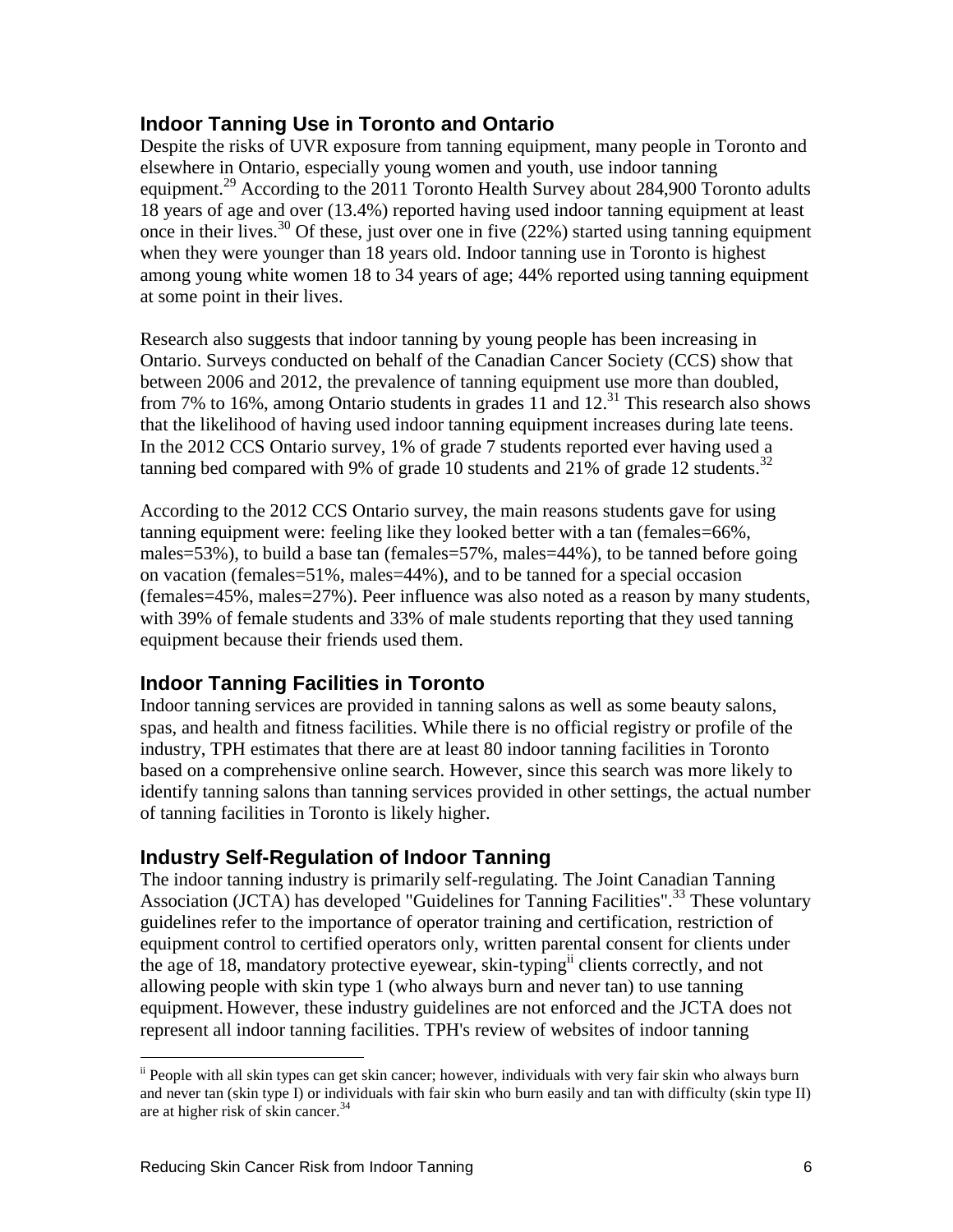facilities found that about a third of the 40 websites indicated an affiliation with the International Smart Tan Network but only three specified that they were JCTA members.

#### **Practices of Indoor Tanning Facilities in Toronto**

Two systematic investigations of indoor tanning facilities in Toronto have been conducted to determine whether businesses were following the recommendations in the *Guidelines for Tanning Salon Owners, Operators and Users (2005)* published by Health Canada.<sup>9</sup>

In 2007, Youthography<sup>35</sup> conducted a compliance audit for the Ontario division of the Canadian Cancer Society. Research assistants, including youth under 16 years old, were trained to act like indoor tanning customers. Using this "mystery shopper" approach, they visited 79 Toronto facilities to determine if the businesses were implementing the *Guidelines*. The study found that the majority of the facilities did not provide information about skin cancer risk associated with indoor tanning use (83%), nor did they properly assess skin types (65%). Only 1% of the facilities discouraged tanning equipment use for customers with skin type I and 60% did not ask the age of the young researchers.

In 2011, TPH assessed whether the websites of Toronto indoor tanning facilities contained information that was consistent with the *Guidelines'* recommendations.<sup>10</sup> Websites are considered an important source of information for indoor tanning customers looking for local businesses. Overall, the study found that only 15 (38%) of the 40 websites contained information about the health risks of tanning (sunburn, premature aging, skin cancer and/or eye problems). Only a third (13 websites; 33%) provided information on factors that increased the health risk of UVR exposure (e.g., photosensitive products, fair skin). Only two websites provided information about skin cancer risk from tanning equipment use. Only two websites advised people with fair or sensitive skin not to tan. None of the websites provided information consistent with the *Guidelines'* recommendation that children under 16 years old should not use indoor tanning equipment.

Toronto Public Health's website analysis also examined the marketing and advertising messages used to promote indoor tanning services. The most common theme was that indoor tanning is "safe" compared to tanning outdoors (17 websites; 43%). A third of the websites (13 websites; 33%) identified benefits related to vitamin D production. A small number of websites (20% or less) promoted other health benefits such as improving mental health, preventing chronic diseases, decreasing risk of cancer, and improving skin conditions.

Presently in Ontario, there is no regulation that specifically governs the way businesses promote indoor tanning services other than the advertising standards and rules that apply to most other Canadian corporate entities. People viewing tanning websites may be influenced by the promotional messages on the websites about health benefits and safety, and consequently may not realize the actual health risks of indoor tanning.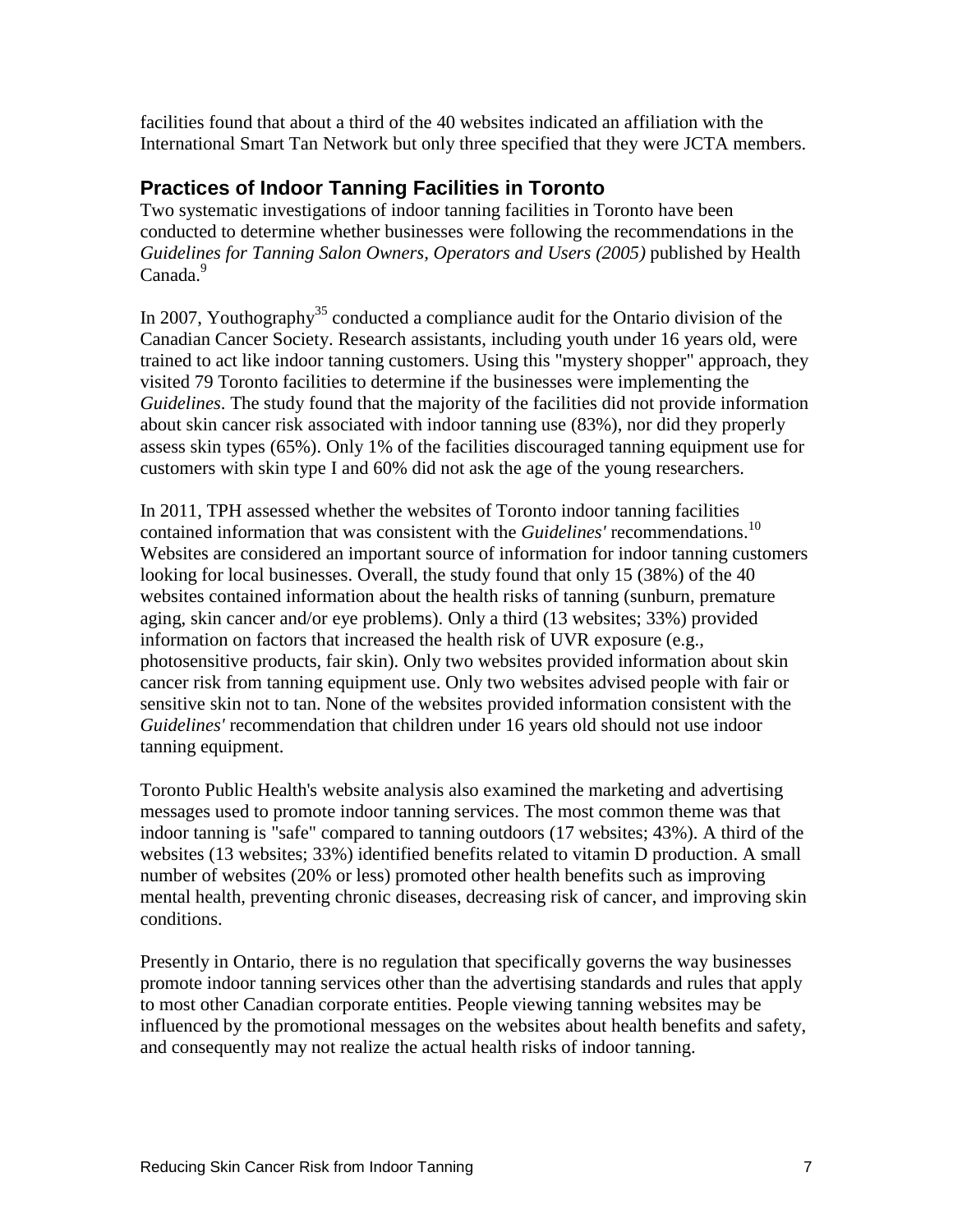The results of these studies suggest that industry self-regulation is not effective for protecting people from the health risks of UVR exposure from tanning equipment.

#### **Stakeholder Perspectives on Indoor Tanning Regulation**

The Joint Canadian Tanning Association (JCTA) has opposed bans against youth access to tanning equipment. They have preferred parental consent for minority age youth and have expressed willingness to work with governments to strengthen voluntary guidelines.<sup>36</sup> However, a 2012 Ipsos Reid survey commissioned by the Canadian Cancer Society (Ontario) suggests that a youth ban would be more effective than parental consent provisions in reducing indoor tanning among youth based on the observations that many parents give permission and pay for their children to tan. The survey found that 24% of youth who use tanning equipment reported that their parents first introduced them to tanning and 52% reported that their parents paid for their use of tanning equipment.<sup>31</sup>

Many Canadian and Ontario medical and health-promoting organizations, including the Canadian Medical Association, Canadian Dermatology Association, Canadian Paediatric Society, Ontario Medical Association, Association of Local Public Health Agencies, and the Canadian Cancer Society, have called for indoor tanning regulation. These groups all recommend that children and youth under 18 years old not be allowed to use tanning equipment. In addition, many Ontario public health units have passed resolutions, either individually and/or through the Association of Local Public Health Agencies, to urge the province to enact indoor tanning regulation.

The public is also in favour of indoor tanning regulation in Ontario. A 2011 Ipsos Reid poll of 822 Ontarians aged 18 and over, commissioned by the Canadian Cancer Society (Ontario), found that 80% of adults support legislation to regulate the tanning industry and 83% support a ban on indoor tanning for youth under 18 years old.<sup>37</sup>

### **Legislation and Policies on Indoor Tanning Equipment and Use**

### **The WHO Recommends Comprehensive Indoor Tanning Legislation**

The World Health Organization (WHO) does not recommend the use of tanning devices for cosmetic purposes. Furthermore, the organization advises governments to enact comprehensive indoor tanning legislation that includes providing information on health risks to consumers, restricting access to people under 18 years old, and reducing the number of automated machines.<sup>38</sup>

Laws that restrict young people's access to indoor tanning have already been passed in many jurisdictions worldwide including most Australian and US states, France, Germany and the UK.<sup>39</sup> Australia, in particular, has taken a bold position on the issue: the states of Victoria, South Australia and New South Wales have plans to completely ban indoor tanning by the end of  $2014<sup>40</sup>$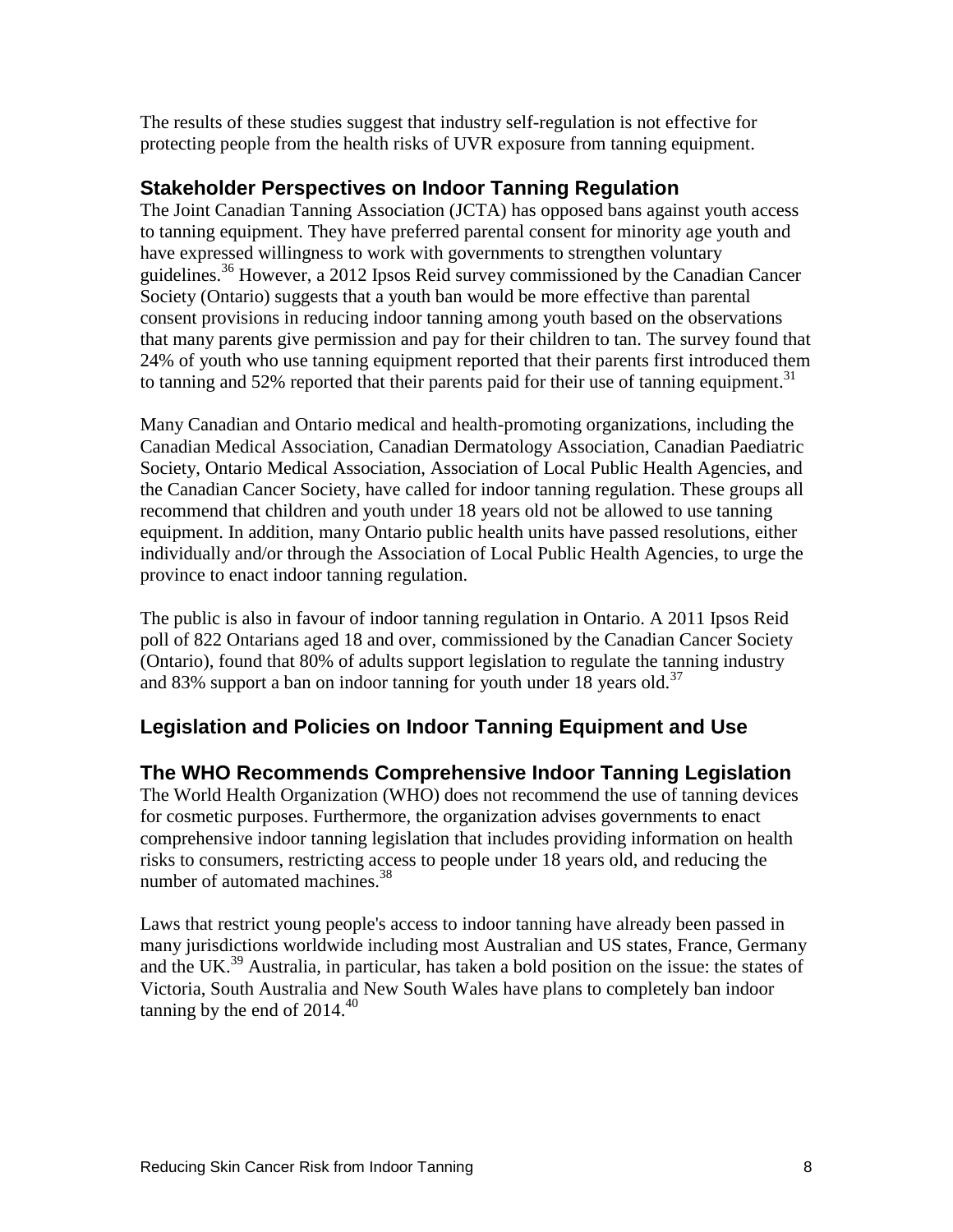### **Federal Regulation of Tanning Equipment and Voluntary National Guidelines**

In Canada, the federal government regulates tanning equipment and devices through the *Radiation Emitting Devices Act (REDA), Tanning Equipment Regulation. <sup>41</sup>* Also at the federal level, Health Canada publishes *Guidelines for Tanning Salon Owners, Operators and Users (2005).* These national *Guidelines* were developed to provide tanning salon owners, operators and users of tanning equipment with a fundamental understanding of UVR and potential adverse health effects. The *Guidelines* discuss the risks of tanning and provide tanning safety guidelines for operators. The *Guidelines* recommend restricting the use of indoor tanning equipment for people under age 16 and those with fair skin who easily burn and never tan. A Federal-Provincial-Territorial Radiation Protection Committee (FPTRPC) Working Group on Tanning Beds is currently reviewing the *Guidelines.*

The *REDA* provides some level of health protection for consumers by establishing requirements for construction and functioning of tanning equipment, information which must accompany tanning equipment, and labels which must be displayed on the equipment; however, monitoring or inspections of machines is not done proactively. The national *Guidelines* provide general information about UVR, including health risks, and guidelines for operators but guideline recommendations are voluntary. This means that indoor tanning facility owners or operators are under no legal obligation to comply with the recommendations, and Health Canada has no mandate to enforce the recommendations or to inspect indoor tanning facilities. This lack of enforcement creates a gap in health protection.

In February 2013, the federal Health Minister announced that Health Canada intends to strengthen its health warnings about the dangers of tanning beds.<sup>42</sup> The proposed changes to the *REDA* regulations would require a health warning label be attached to all ultraviolet-emitting tanning equipment that displays the following messages: "Not recommended for use by those under 18 years of age" and "Tanning Equipment Can Cause Cancer", as well as a bulleted list of other health risks associated with tanning.<sup>43</sup>

## **A Number of Canadian Provinces Regulate Indoor Tanning Use**

Six provinces in addition to Ontario, have passed (Nova Scotia, Manitoba, Quebec, and British Columbia) or introduced (Prince Edward Island and Newfoundland and Labrador) indoor tanning legislation to close the health protection gap. Five of these provinces have or intend to ban tanning equipment use for minority age youth, whereas Manitoba requires informed parental consent for those under 18 years.<sup>44</sup>

## **The Ontario Government Has Introduced Legislation to Regulate Indoor Tanning**

On March 7, 2013 the Ontario government introduced *Bill 30, An Act to Regulate the Selling and Marketing of Tanning Services and Ultraviolet Light Treatments* for first reading in the provincial legislature.<sup>45</sup> Four private member's bills on the issue had been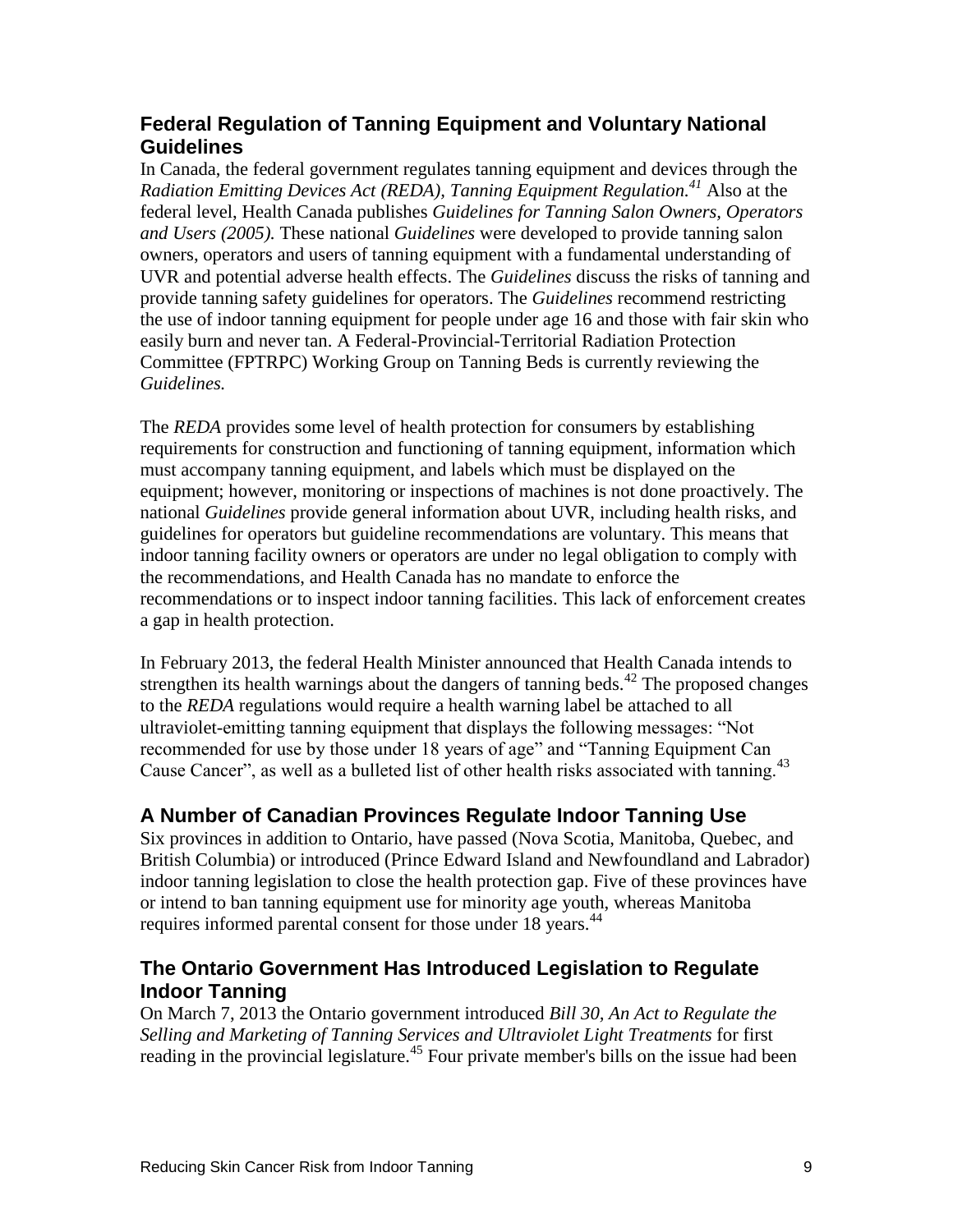introduced in the legislative assembly since 2008.<sup>iii</sup> *Bill 30* honours the commitment made by the government in the fall of 2012 to support regulation of indoor tanning following the introduction of *Bill 126 An Act to enact the Skin Cancer Prevention Act, 2012 and to amend various statutes with respect to health matters,* by France Gélinas, Member of Provincial Parliament.

*Bill 30*, if passed, will:

- prohibit the sale of tanning services or ultraviolet light treatments to youth under 18;
- require tanning bed operators to request identification from people who appear to be under the age of 25;
- ban advertising and marketing of tanning services or ultraviolet light treatments to youth under 18;
- require tanning bed owners to post signs about the ban and the health risks associated with the use of tanning beds;
- authorize inspectors to inspect and enforce these requirements;
- set fines for tanning bed operators who fail to comply with the legislation. Fines are set at \$5,000 for individuals and \$25,000 for corporations;
- require that all tanning bed operators provide the local Medical Officer of Health with the name, business address, and business telephone number where the tanning service or ultraviolet treatment is or will be sold.

## **Regulation of Indoor Tanning in Ontario Will Reduce Skin Cancer Risk, Particularly Among Youth**

Research clearly shows that UVR from tanning equipment use increases the risk of all three forms of skin cancer. However, many people in Toronto and elsewhere in Ontario, particularly young women and youth, use indoor tanning equipment. Indoor tanning equipment use among grade 11 and 12 Ontario students doubled between 2006 and 2012, from 7% to 16%.

*Bill 30,* which will restrict access to indoor tanning equipment for youth under 18, is consistent with existing restrictions on minors' access to other harmful substances such as tobacco and alcohol. These restrictions recognize that youth are less likely to consider the long-term health consequences of their actions when making decisions. This is particularly relevant to indoor tanning as skin cancer resulting from the use of indoor tanning equipment may take many years to develop. Despite opposing bans against youth access to indoor tanning equipment in the past, the JCTA has indicated that it is not opposed to the age based restriction.<sup>46</sup>

Oakville, Mississauga, Peel Region, and Belleville currently have by-laws which restrict access to tanning equipment for persons under the age of 18. Restricting minors' access to tanning equipment at the provincial level, with penalties for operators who fail to comply

 $\overline{a}$ 

iii *Bill 83 Skin Cancer Prevention Act, 2008; Bill 31 Skin Cancer Prevention Act, 2010; Bill 74 An Act to Help Prevent Skin Cancer, 2012; Bill 126 An Act to enact the Skin Cancer Prevention Act, 2012 and to amend various statutes with respect to health matters (Schedule 3)*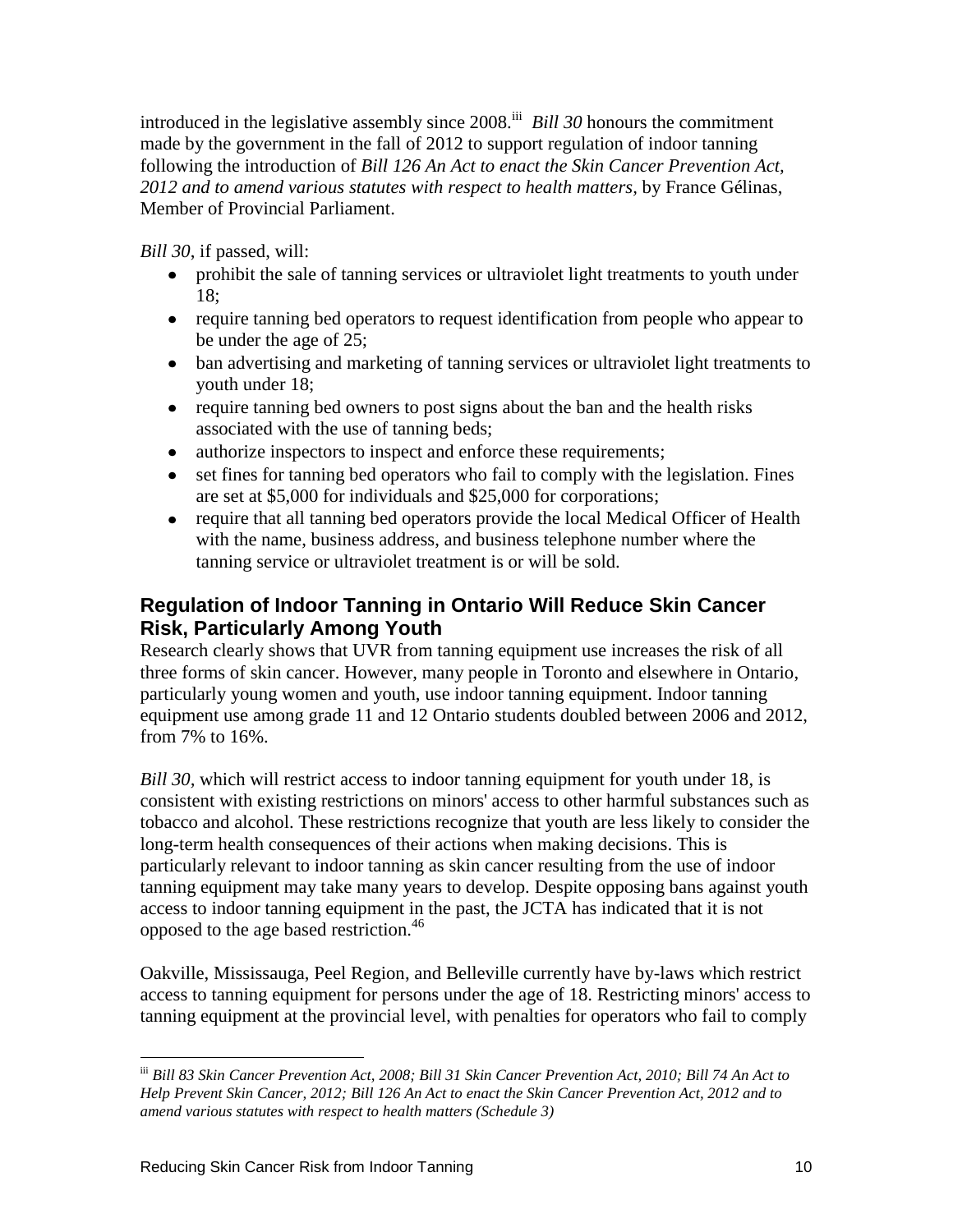with the legislation, will protect all Ontario youth from the health risks of indoor tanning. Other provisions in *Bill 30,* such as requiring tanning bed owners to post signs regarding the health risks associated with the use of tanning beds, will promote informed decision making and increase the entire population's awareness of the adverse health effects of indoor tanning.

#### **CONTACT**

Monica Campbell Karen Wade Director Supervisor Healthy Public Policy Healthy Public Policy Toronto Public Health Toronto Public Health Tel: 416-338-0661 Tel: 416-338-0912 Fax: 416-392-0713 Fax: 416-338-8126 Email: [mcampbe2@toronto.ca](mailto:mcampbe2@toronto.ca) Email: [kwade@toronto.ca](mailto:kwade@toronto.ca)

#### **SIGNATURE**

Dr. David McKeown Medical Officer of Health

\_\_\_\_\_\_\_\_\_\_\_\_\_\_\_\_\_\_\_\_\_\_\_\_\_\_\_\_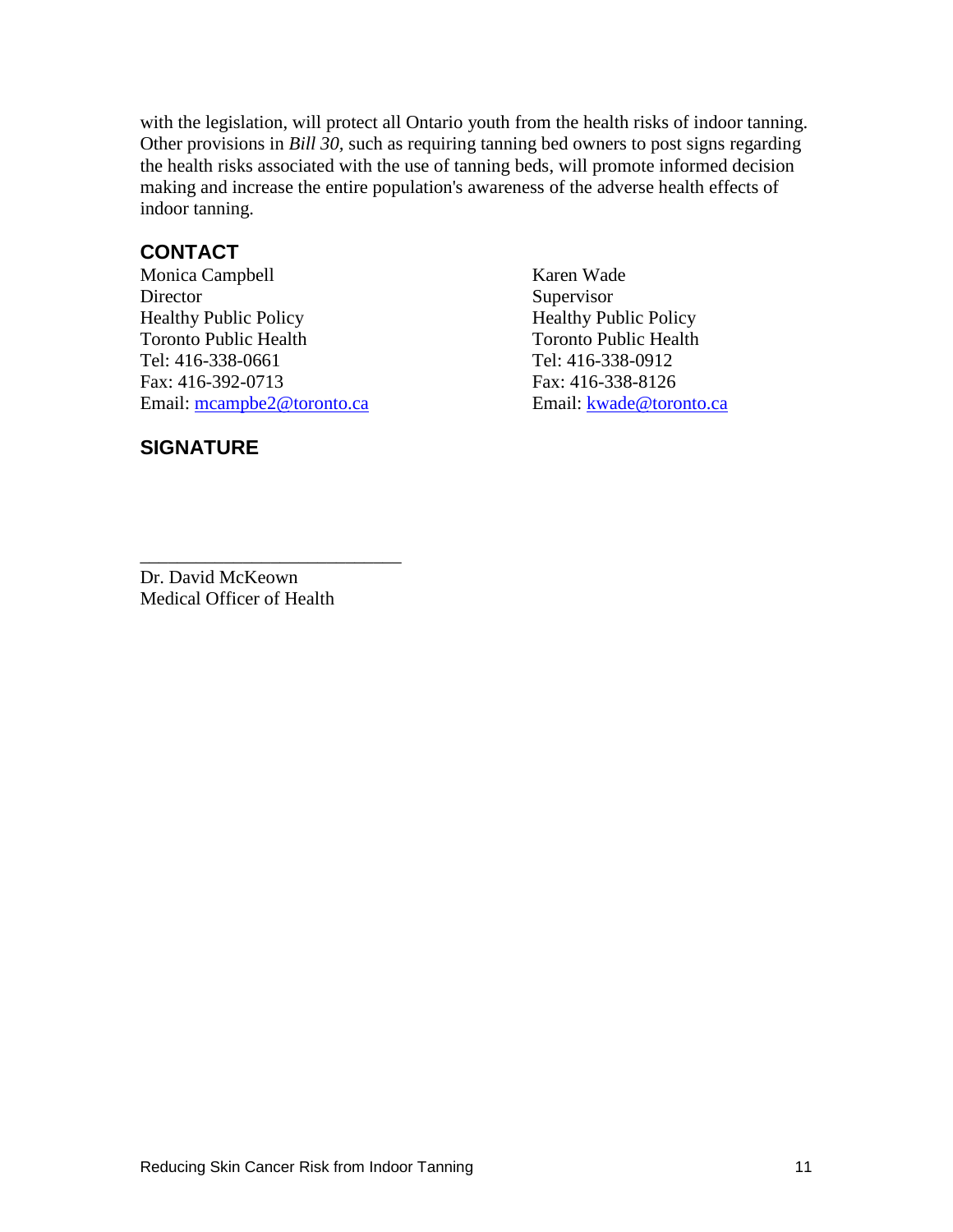#### **REFERENCES**

<sup>1</sup> Efird, J.T., Friedman, G.D., Habel, L., Tekawa, I.S., & Nelson, L.M. (2002). Risk of subsequent cancer following invasive or in situ squamous cell skin cancer. *Annals of Epidemiology*. 12(7):469-475.

<sup>2</sup> Marcil, I., & Stern, R.S. (2000). Risk of developing a subsequent nonmelanoma skin cancer in patients with a history of nonmelanoma skin cancer: a critical review of the literature and meta-analysis. *Archives of Dermatology*. 136(12):1524-1530.

<sup>3</sup> Wheless, L., Black, J., & Alberg, A.J. (2010). Nonmelanoma skin cancer and the risk of second primary cancers: a systematic review. *Cancer Epidemiology, Biomarkers & Prevention*. *19*(7):1686-1695.

<sup>4</sup> Krueger, H., & Associates Inc. (2010). *The Economic Burden of Skin Cancer in Canada: Current and Projected-Final Report Feb 26, 2010*, Canadian Partnership Against Cancer, Toronto. Retrieved January 22, 2013 from

[http://www.partnershipagainstcancer.ca/wp-content/uploads/Economic-Burden-of-Skin-](http://www.partnershipagainstcancer.ca/wp-content/uploads/Economic-Burden-of-Skin-Cancer-in-Canada-Report-Final1.pdf)[Cancer-in-Canada-Report-Final1.pdf.](http://www.partnershipagainstcancer.ca/wp-content/uploads/Economic-Burden-of-Skin-Cancer-in-Canada-Report-Final1.pdf)

<sup>5</sup> Cancer Care Ontario (June 2011). *Ontario Cancer Facts: Cost of skin cancer in Ontario will exceed \$344 million in 2011*. Retrieved January 22, 2013 from

[http://www.cancercare.on.ca/cms/one.aspx?portalId=1377&pageId=99509.](http://www.cancercare.on.ca/cms/one.aspx?portalId=1377&pageId=99509)

<sup>6</sup> Gallagher, R., & McLaughlin, J. (2012). *Ultraviolet Radiation and Skin Cancer: A Brief Review of the Evidence.* A report prepared for Toronto Public Health. Available at [http://www.toronto.ca/health.](http://www.toronto.ca/health/)

<sup>7</sup> Canadian Cancer Society's Steering Committee on Cancer Statistics (2011). Canadian Cancer Statistics 2011. Toronto, ON: Canadian Cancer Society.

<sup>8</sup> Vital Statistics (2009). Ontario Ministry of Health and Long-Term Care, IntelliHEALTH ONTARIO, Date Extracted: September 2012.

<sup>9</sup> Health Canada (2005). *Guidelines for Tanning Salon Owners, Operators and Users*. Retrieved January 22, 2013 from: [http://hc-sc.gc.ca/ahc-asc/alt\\_formats/hecs-](http://hc-sc.gc.ca/ahc-asc/alt_formats/hecs-sesc/pdf/psp-psp/ccrpb-bpcrpcc/guidelines_tanning_salon_owners_operators_users.pdf)

[sesc/pdf/psp-psp/ccrpb-bpcrpcc/guidelines\\_tanning\\_salon\\_owners\\_operators\\_users.pdf](http://hc-sc.gc.ca/ahc-asc/alt_formats/hecs-sesc/pdf/psp-psp/ccrpb-bpcrpcc/guidelines_tanning_salon_owners_operators_users.pdf)

<sup>10</sup> Lensink, E., & Tam, S. (2012). *Review of Toronto Indoor Tanning Facilities' Websites.* Toronto Public Health. Available at [http://www.toronto.ca/health.](http://www.toronto.ca/health/)

<sup>11</sup> IARC (2012). *IARC Monographs on the Evaluation of Carcinogenic Risks to Humans, Volume 100. A Review of Human Carcinogens, Part D: Radiation.* Lyon, France:

International Agency for Research on Cancer. Retrieved February 27, 2013 from: http://monographs.**iarc.fr**[/ENG/Monographs/PDFs/index.php](http://monographs.iarc.fr/ENG/Monographs/PDFs/index.php)

 $\frac{12}{12}$  Gallagher, R.P., & Lee, T.K. (2006). Adverse effects of ultraviolet radiation: a brief review. *Progress in Biophysics and Molecular Biology*. 92:119-131.

 $13$  Lucas, R., McMichael, T., Smith, W., & Armstrong, B. (2006). Solar ultraviolet radiation: global burden of disease from solar ultraviolet radiation. *Environmental Burden of Disease Series No. 13, World Health Organization.* Retrieved January 22, 2013 from [http://www.who.int/uv/publications/solaradgbd/en.](http://www.who.int/uv/publications/solaradgbd/en/)

<sup>14</sup> Halliday, G.M., Byrne, S.N., & Damian, D.L. (2011). Ultraviolet A radiation: its role in immunosuppression and carcinogenesis. *Seminars in Cutaneous Medicine and Surgery*. 30(4):214-221.

<sup>15</sup> Gilchrest, B.A. (1989). Skin aging and photoaging: an overview. *Journal of the American Academy of Dermatology*. 21:610-613.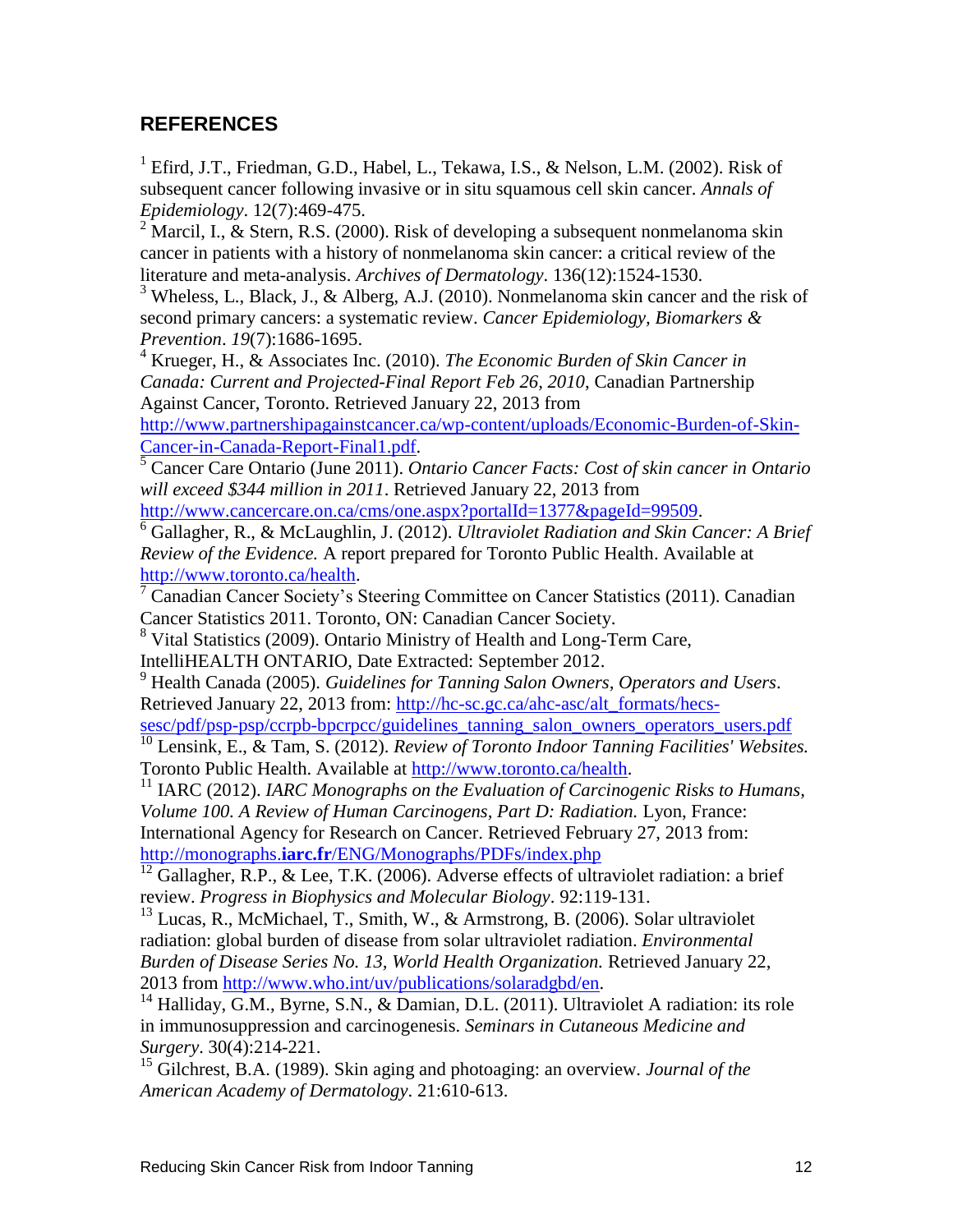<sup>16</sup> Institute of Medicine (November 2010). *Dietary Reference Intakes for Calcium and Vitamin D.* Retrieved January 22, 2013 from [http://www.iom.edu/vitamind.](http://www.iom.edu/vitamind)

<sup>17</sup> Canadian Dermatology Association (2009). *Canadian Dermatology Association Position Statement. Safe and Effective Way to Maintain Adequate Levels of Vitamin D.*  Retrieved January 30, 2013 from [http://www.dermatology.ca/wp-](http://www.dermatology.ca/wp-content/uploads/2012/01/Position-Statement-VitaminD-2009EN.pdf)

[content/uploads/2012/01/Position-Statement-VitaminD-2009EN.pdf.](http://www.dermatology.ca/wp-content/uploads/2012/01/Position-Statement-VitaminD-2009EN.pdf)

<sup>18</sup> Canadian Cancer Society (January 2013). *Indoor Tanning*. Retrieved January 22, 2013 from [http://www.cancer.ca/Canada-](http://www.cancer.ca/Canada-wide/Prevention/Sun%20and%20UV/Indoor%20tanning.aspx?sc_lang=en)

[wide/Prevention/Sun%20and%20UV/Indoor%20tanning.aspx?sc\\_lang=en](http://www.cancer.ca/Canada-wide/Prevention/Sun%20and%20UV/Indoor%20tanning.aspx?sc_lang=en)

 $\frac{19}{19}$  Oliver, H., Ferguson, J., & Moseley, H. (2007). Quantitative risk assessment of sunbeds: Impact of new high power lamps. *British Journal of Dermatology.* 157(2):350- 6.

<sup>20</sup> Ge, C. (2010). *Tanning and Skin Cancer: A Brief Review*. National Collaborating Centre for Environmental Health (Canada), Vancouver, British Columbia. Retrieved January 22, 2013 from

[http://www.ccnse.ca/sites/default/files/Tanning\\_and\\_Skin\\_Cancer\\_Aug\\_2010.pdf.](http://www.ccnse.ca/sites/default/files/Tanning_and_Skin_Cancer_Aug_2010.pdf)

 $\frac{21}{21}$  Lazovich, D., Vogel, R. I., Berwick, M., Weinstock, M. A., Anderson, K. E., & Warshaw, E. M. (2010). Indoor tanning and risk of melanoma: A case-control study in a highly exposed population. *Cancer Epidemiology, Biomarkers & Prevention*. 19:1557- 1568.

<sup>22</sup> Gerber, B., Mathys, P., Moser, M., Bressoud, D., & Braun-Fahrlander, C. (2002). Ultraviolet emission spectra of sunbeds. *Photochemistry and Photobiology*. 76(6):664- 668

 $^{23}$  Gies P., Javorniczky J., Henderson S., McLennan A., Roy C., Lock J., Lynga C., Melbourne A., & Gordon L. (2011). UVR emissions from solaria in Australia and implications for the regulation process. *Photochemistry and Photobiology*. 87:184-190.

<sup>24</sup> Nilsen, L.T., Aalerud, T.N., Hannevik, M., & Veierod, M.B. (2011). UVB and UVA irradiances from indoor tanning devices. *Photochemical and Photobiological Sciences*. 10:1129-1136.

<sup>25</sup> International Agency for Research on Cancer. (2005). *Working Group Reports Volume 1. Exposure to artificial UV radiation and skin cancer.* Lyon, France. Retrieved January 22, 2013 from [http://www.iarc.fr/en/publications/pdfs-](http://www.iarc.fr/en/publications/pdfs-online/wrk/wrk1/ArtificialUVRad&SkinCancer.pdf)

[online/wrk/wrk1/ArtificialUVRad&SkinCancer.pdf](http://www.iarc.fr/en/publications/pdfs-online/wrk/wrk1/ArtificialUVRad&SkinCancer.pdf)

 $\frac{1}{26}$  El Ghissassi, F., Baan, R., Straif, K., Grosse, Y., Secretan, B., Bouvard, V., Benbrahim-Tallaa, L., Guha, N., Freeman, C., Galichet, L., & Cogliano, V. (2009). A review of human carcinogens—Part D: radiation. *The Lancet Oncology.* 10(8):751-752.

 $^{27}$  Boniol, M., Autier, P., Boyle, P., & Gandini, S. (2012). Cutaneous melanoma attributable to sunbed use: systematic review and meta-analysis. *British Medical Journal*. 345:e4757.

 $28$  Boniol, M., Autier, P., Boyle, P., & Gandini, S. (2012). Cutaneous melanoma attributable to sunbed use: systematic review and meta-analysis. Correction. *British Medical Journal*. 345:e8503.

<sup>29</sup> The Ontario Sun Safety Working Group (2010). *Sun Exposure and Protective Behaviours in Ontario: An Ontario Report Based on the 2006 Second National Sun*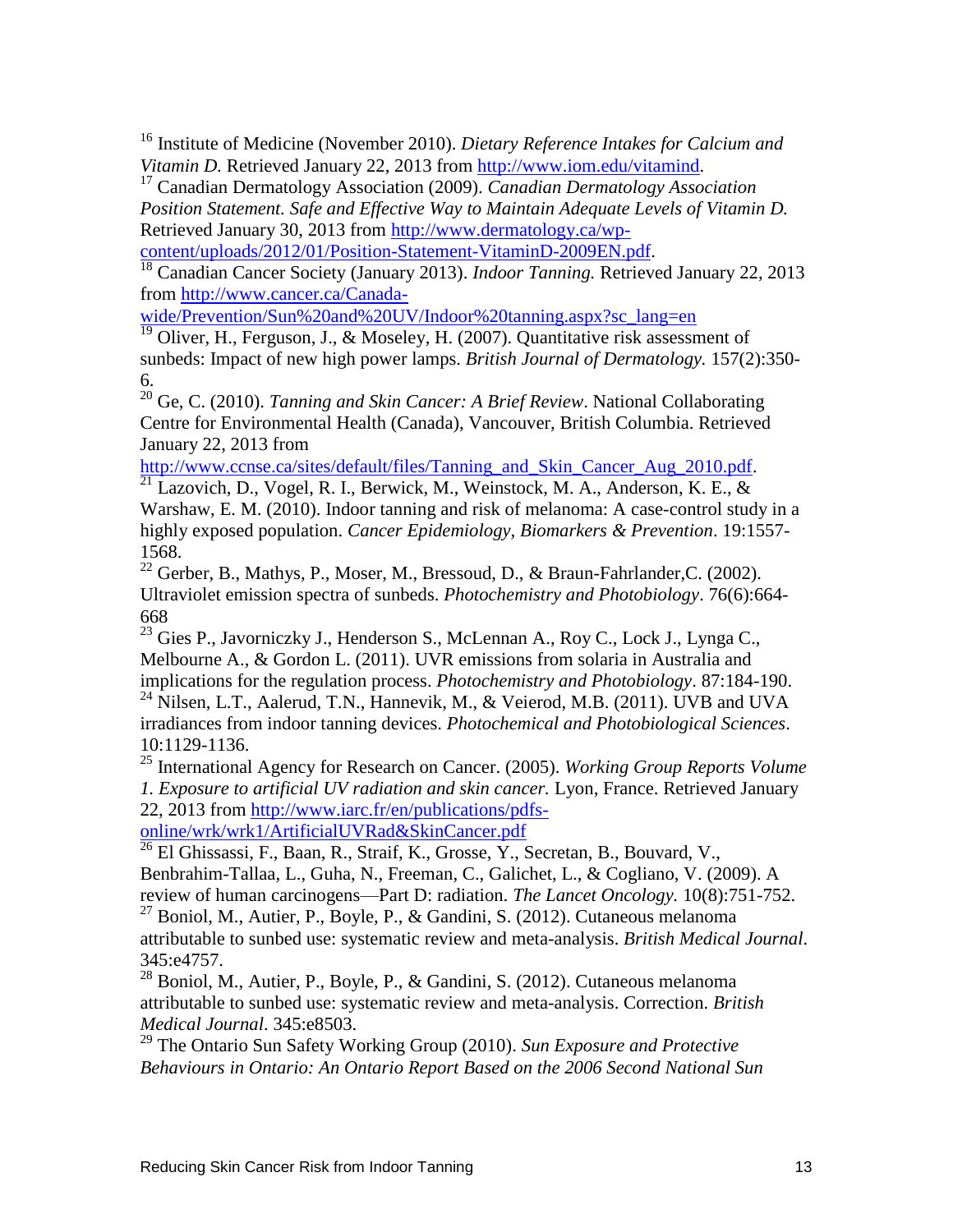*Survey.* Toronto, Canadian Cancer Society, Ontario Division. Retrieved February 27, 2013 from<http://www.uvnetwork.ca/SecondNationalSunSurvey.html>

<sup>30</sup> Toronto Public Health, Health Survey, 2012.

<sup>31</sup> Ipsos Reid (April 26, 2012). *Despite Warnings More Youth in Ontario Using Indoor Tanning Beds.* Retrieved January 22, 2013 from [http://www.ipsos-na.com/news](http://www.ipsos-na.com/news-polls/pressrelease.aspx?id=5607)[polls/pressrelease.aspx?id=5607.](http://www.ipsos-na.com/news-polls/pressrelease.aspx?id=5607)

 $32$  Canadian Cancer Society (2012). Indoor Tanning Survey. Survey conducted by Ipsos Reid on behalf of the Canadian Cancer Society. Retrieved February 15, 2013 from [http://www.ipsos-na.com/download/pr.aspx?id=11584.](http://www.ipsos-na.com/download/pr.aspx?id=11584)

<sup>33</sup> Joint Canadian Tanning Association (no date). *Professional Standards. JCTA Standards for Tanning Facilities. Guidelines for Tanning Facilities.* Retrieved January 22, 2013 from<http://tanresponsibly.ca/professional-standards/>

<sup>34</sup> Gandini, S., Sera, F., Cattaruzza, M.S., Pasquini, P., Zanetti, R., Masini, C., Boyle, P., and Melchi, C.F. (2005). Meta-analysis of risk factors for cutaneous melanoma: III. Family history, actinic damage and phenotypic factors. *European Journal of Cancer*. 41:2040-2059.

<sup>35</sup> Youthography Inc. (2008). *Operations Compliance Testing of Toronto Tanning Facilities, Anonymous Audit Research Final Report*. Prepared for the Canadian Cancer Society, Ontario Division.

<sup>36</sup> Joint Canadian Tanning Association. (no date). *JCTA's Position on Teen Tanning.* Retrieved January 28, 2013 from [http://tancanada.org/media/.](http://tancanada.org/media/)

<sup>37</sup> Ipsos Reid (June 21, 2011). *Most (83%) Ontarians Support Ban on Indoor Tanning by Youth Under the Age of 18.* Retrieved June 15, 2012 from [http://www.ipsos](http://www.ipsos-na.com/news-polls/pressrelease.aspx?id=5268)[na.com/news-polls/pressrelease.aspx?id=5268.](http://www.ipsos-na.com/news-polls/pressrelease.aspx?id=5268)

<sup>38</sup> World Health Organization (2003). *Artificial Tanning Sunbeds: Risks and Guidance.*  Retrieved January 22, 2013 from [http://www.who.int/uv/publications/sunbedpubl/en/.](http://www.who.int/uv/publications/sunbedpubl/en/)

<sup>39</sup>Pawlak, M.T., Bui, M., Amir, M., Burkhardt, D.L., Chen, A.K., and Dellavalle, R.P. (2012). Legislation restricting access to indoor tanning throughout the world. *Archives of Dermatology*. 148(9):1006-1012.

<sup>40</sup> State Government Victoria (December 13, 2012). *Full transcript of media conference by Premier Ted Baillieu and Health Minister David Davis- Skin Cancer Prevention Framework, solarium ban.* Retrieved January 29, 2013 from

[http://www.premier.vic.gov.au/media-centre/transcripts/5844-full-transcript-of-media](http://www.premier.vic.gov.au/media-centre/transcripts/5844-full-transcript-of-media-conference-by-premier-ted-baillieu-and-health-minister-david-davis-13-december-2012.html)[conference-by-premier-ted-baillieu-and-health-minister-david-davis-13-december-](http://www.premier.vic.gov.au/media-centre/transcripts/5844-full-transcript-of-media-conference-by-premier-ted-baillieu-and-health-minister-david-davis-13-december-2012.html)[2012.html](http://www.premier.vic.gov.au/media-centre/transcripts/5844-full-transcript-of-media-conference-by-premier-ted-baillieu-and-health-minister-david-davis-13-december-2012.html)

<sup>41</sup> Government of Canada, *Radiation Emitting Devices Regulations, CRC, c1370*. Retrieved January 22, 2013 from [http://canlii.ca/t/l4fl.](http://canlii.ca/t/l4fl)

<sup>42</sup> Health Canada. (February 24, 2013). *Harper Government Introduces Stronger Health Warnings on Tanning Beds.* Retrieved February 25, 2013 from [http://www.hc](http://www.hc-sc.gc.ca/ahc-asc/media/nr-cp/_2013/2013-27-eng.php)[sc.gc.ca/ahc-asc/media/nr-cp/\\_2013/2013-27-eng.php](http://www.hc-sc.gc.ca/ahc-asc/media/nr-cp/_2013/2013-27-eng.php)

<sup>43</sup> Health Canada. (February 2013). *Health Warning Messages on Tanning Beds.* Retrieved February 25, 2013 from [http://www.hc-sc.gc.ca/ahc-asc/media/nr](http://www.hc-sc.gc.ca/ahc-asc/media/nr-cp/_2013/2013-27bk-eng.php)[cp/\\_2013/2013-27bk-eng.php](http://www.hc-sc.gc.ca/ahc-asc/media/nr-cp/_2013/2013-27bk-eng.php)

<sup>44</sup> Ministry of Health and Long-Term Care (March 7, 2013). *News Release. Ontario Taking Action to Help Protect Youth from Cancer. New Ontario Government Introducing*